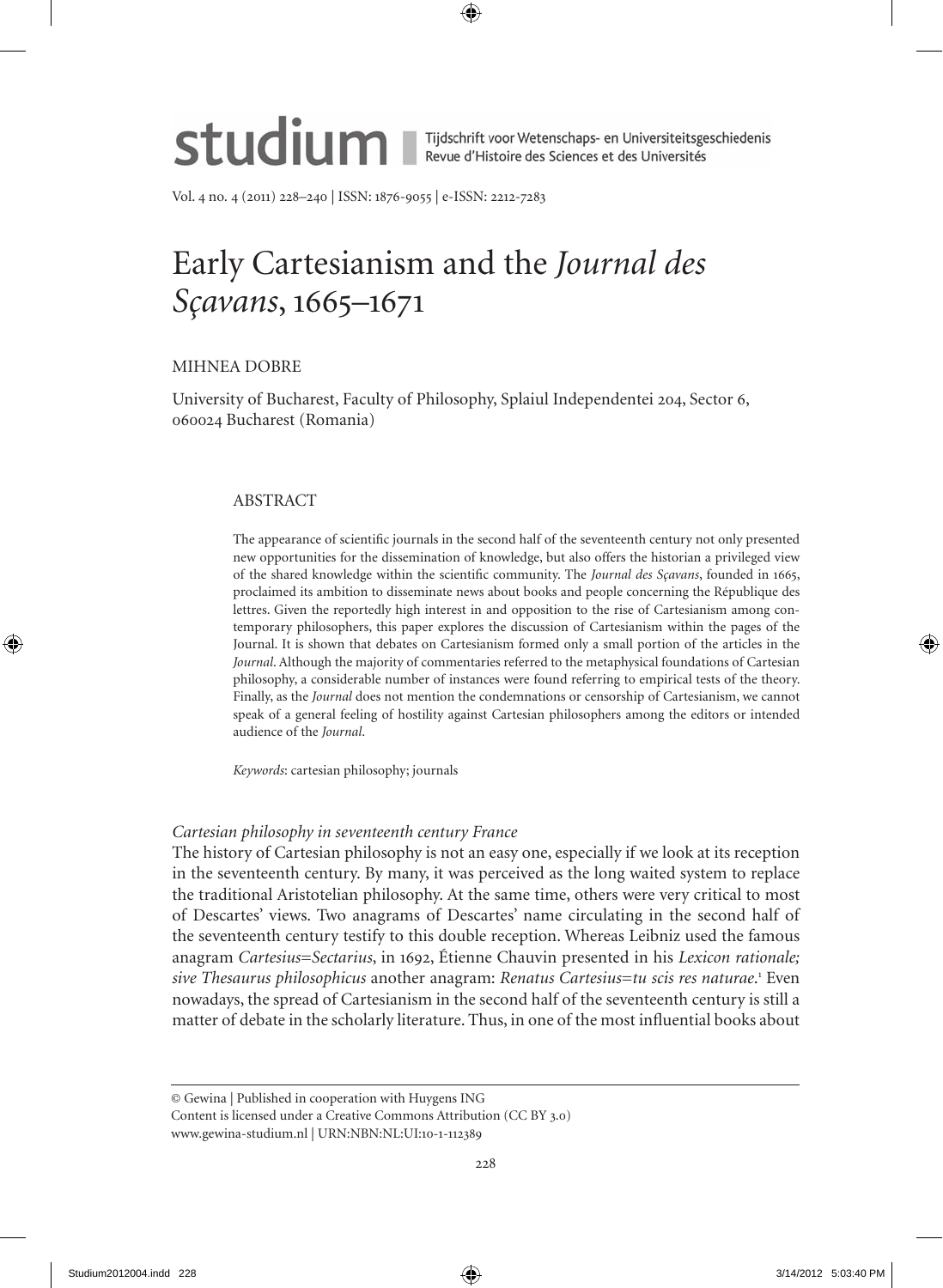Descartes' role in the history of philosophy, *Histoire de la philosophie cartésienne*, Francisque Bouillier commented upon the French reception of Descartes' thought:

Rejected by the schools, French Cartesianism spread quickly to all classes of the learned, literate and civilized society of the seventeenth century. As Baillet states, from the publication of the *Méditations métaphysiques*, Descartes became the subject-matter of all erudite conversations in Paris and the provinces. For more than half a century, there was not a single book published in France, there was not a single philosophical discussion which did not have Descartes as its object, which was either in favor of or against his system. In the clergy, in the religious congregations, in the academies, in the barreau, in the magistrature, in the world, in the castles, in the salons, and even in the court, everywhere we meet enthusiastic disciples of the new philosophy, excessively admiring it and working hard to spread it.<sup>2</sup>

This passage from Bouillier leaves the impression that Cartesianism was universally accepted in late seventeenth century France or at least that it was widely disseminated. According to this picture, both the followers of his philosophy as well as its critics share a common ground in discussing Cartesian themes in philosophy.

However, one comment belonging to Trevor McClaughlin should make us cautious in accepting Bouillier's statement about the reception of Cartesianism. McClaughlin's study of early French Cartesianism revealed that Descartes' philosophy became the subject of a number of public rejections or censorships during the 1660s: 'no matter how discordant the responses of first-generation Cartesians, they were unable to escape the pervasive influence of censorship, a bogeyman sufficiently powerful to frighten the most disinterested of scholars'.<sup>3</sup> In what follows, I shall address the problem of this reception within the first-generation of Cartesians, by studying how Descartes' philosophy and the various philosophies developed by his followers were discussed in the first scientific journal, the *Journal des Sçavans*. Hence, 'Cartesianism' will be taken generally as expressing both Descartes' philosophy and the various theories developed by his philosophical heirs.

# *The 'Journal des Sçavans':* 1665*–*1671

The first published scientific journal was the *Journal des Sçavans*, with its first issue printed on 5 January 1665. Quickly followed by the *Philosophical Transactions* on 6 March 1665, the

- 1 É. Chauvin, *Lexicon rationale; sive Thesaurus philosophicus: ordine alphabetico digestus, in quo vocabula omnia philosophica explicare, et universe quae lumine naturali sciri possunt, non tam concludere* (Rotterdam 1692) 83 (unpaginated). Both anagrams are presented in G. Rodis-Lewis, *Descartes. His life and thought* (Ithaca 1999) 223. For the general reception of Descartes' philosophy in the second part of the seventeenth century, see D. Des Chene, 'Cartesiomania: Early Receptions of Descartes (Review Essay)', *Perspectives on Science*, 3/4 (1995) 534–581.
- 2 F. Bouillier, *Histoire de la philosophie cart*é*sienne*, 1 (Paris 1868) 430: 'Repoussé des écoles, le cartésianisme fran*ç*ais se répandit rapidement dans toutes les classes de la société savante, lettrée et polie du dix-septième siècle. Dès la publication des *M*é*ditations m*é*taphysiques*, Descartes, comme le dit Baillet, fit la matière de toutes les conversations savantes dans Paris et dans les provinces. Pendant plus d'un demi-siècle, il n'a pas paru en France un seul livre de philosophie, il n'y a pas eu une seule discussion philosophique, qui n'eut Descartes pour objet, qui ne fut pour ou contre son système. Dans le clergé, dans les congrégations religieuses, dans les académies, dans le barreau, dans la magistrature, dans le monde, dans les châteaux, dans les salons, et même à la cour, partout, nous rencontrons des disciples fervents de la nouvelle philosophie, qui la portent par-dessus les nues, qui travaillent ardemment à la répandre'.
- 3 T. McClaughlin, 'Censorship and Defenders of the Cartesian Faith in Mid-Seventeenth Century France', *Journal of the History of Ideas*, 40/4 (1979) 581. For a list of these condemnations, see below, footnote 12.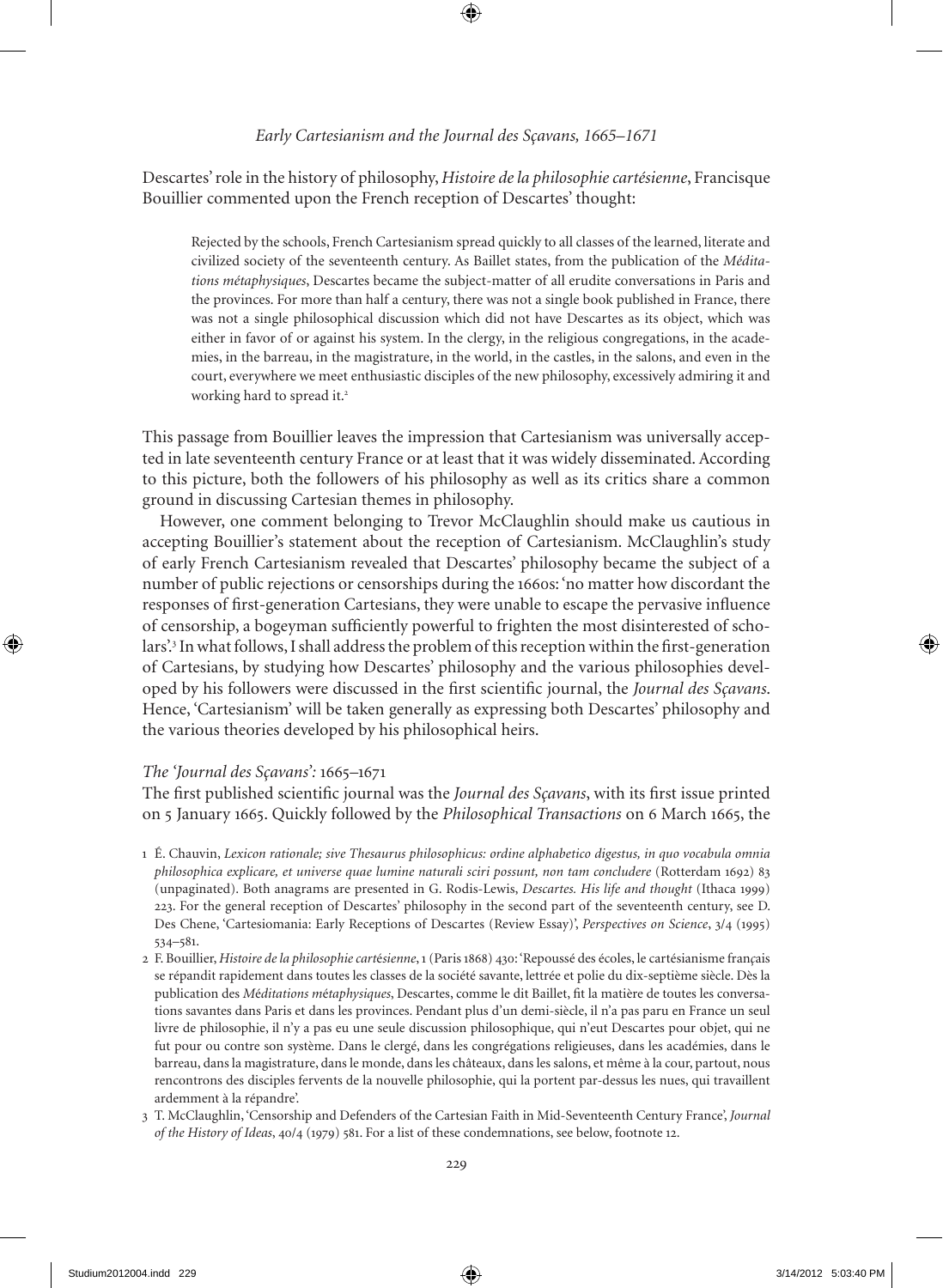French journal imposed a new style of writing and new means for disseminating scientific knowledge.<sup>4</sup> The reader was informed from the very beginning about the purpose of the *Journal des Sçavans*: 'the design of this journal is to make known all that is new in the Republic of Letters'<sup>5</sup> This ambitious goal is detailed in five points. First, the editor announces that he will keep the reader informed about new books published in Europe. This feature will not consist in lists of writings, but every report is expected to include a short description of the content of the book and its subject-area. Second, the journal aims to keep track of the deaths of famous people, which are expected of being announced together with a homage listing their most important books. Third, new observations, experiments, and discoveries will be mentioned:

We shall make known the experiments in Physics and Chemistry; which may serve to explain the effects of Nature, the new discoveries made in Arts & Sciences, such as the machines and the useful or curious inventions that can help Mathematics: observations of the Sky, of the Meteors, & what new things Anatomy may find in animals.<sup>6</sup>

Fourth – and very important for this study – the editor announces that the journal will take notice and will disseminate decisions made by the religious and secular courts, as well as censorship pronouncements. And finally, in the fifth place, a very general announcement: 'there won't be anything happening in Europe that is worth of the curiosity of the men of letters, which cannot be learned from this Journal'.<sup>7</sup>

It follows that the editor's goal to keep 'les Gens de lettres' informed with 'ce qui se passe de nouveau dans la République des lettres', is too broad to represent a philosophical program. It is not at all surprising in this context that the main source of information is the book review, while reports about observations and experiments come in second place. This creates an interest for everything going on in the Republic of Letters, without a disciplinary or a methodological focus. The books presented in the *Journal des Sçavans* cover a large range of topics, providing a strict description of their content without attempts to debate or promote a particular type of philosophy. In Jean-Pierre Vittu's words, with the journal 'apparait la silhouette d'un professionnel de la lecture auquel la revue offre de commode résumés'.<sup>8</sup>

With these general remarks on the style and the aims of the *Journal des Sçavans* to keep its readers informed about the novelties in the Republic of Letters, we have to

<sup>4</sup> For a comparison between the *Journal des Sçavans* and the *Philosophical Transactions*, see M. Dobre, 'The Scientific Journals of the Seventeenth-Century: Cartesianism in Journal des S*ç*avans and Philosophical Transactions, 1665–1670', in: V. Alexandrescu ed., *Branching Off. The Early Moderns in Quest for the Unity of Knowledge* (Bucharest 2009) 333–358.

<sup>5</sup> *Journal des Sçavans* (5 January 1665), 'L'Imprimeur au lecteur' i (unpaginated): 'le dessein de ce Journal estant de faire s*ç*avoir ce qui se passe de nouveau dans la Republique des lettres'.

<sup>6</sup> *Ibidem* i (unpaginated): 'En troisiesme lieu on fera s*ç*avoir les experiences de Physique & de Chymie; qui peuvent servir à expliquer les effets de la Nature les nouvelles descouvertes qui se font dans les Arts & dans les Sciences, come les machines & les inventions utiles ou curieuses que peuvent fournir les Mathematiques: les observations du Ciel, celles des Meteores, & ce que l'Anatomie pourra trouver de nouveau dans les animaux'.

<sup>7</sup> *Ibidem* i (unpaginated): 'qu'il ne se passé rien dans l'Europe digne de la curiosité de Gens de lettres, qu'on ne puisse apprendre par ce Journal'.

<sup>8</sup> See J.P. Vittu, 'Diffusion et reception du Journal des Savants de 1665 a 1714', in: H. Bots (ed.), *La Diffusion et la lecture des journaux de langue francaise sous l'ancien regime* (Amsterdam 1988) 175.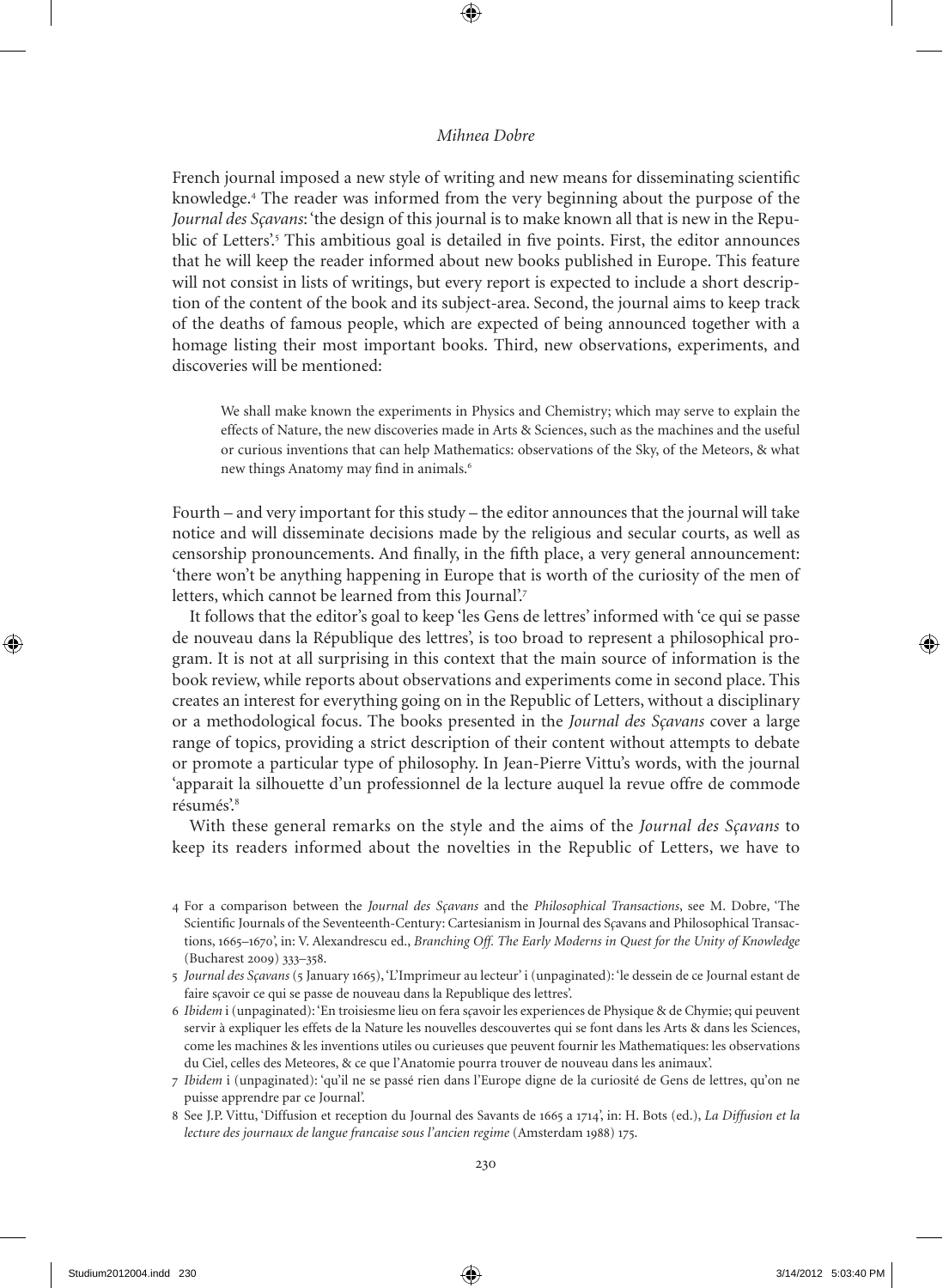restate now our starting problem: what was the reception of Cartesianism in France in the time frame between 1665 and 1671? Was it forced to the background in face of censure, as McClaughlin states, or was it all over present and discussed in every learned circle, as Bouillier believes?

## *The publication of Descartes' work between* 1660 *and* 1671

It should be noted that after Descartes' death in 1650, his philosophical corpus was completed with the publication of Descartes' unfinished manuscripts *Le Monde* and *L'Homme*, and of three volumes of letters. At the same time, new editions of his already printed treatises were made available all over Europe. The *Meditationes*, the *Discours*, and the *Principia*, became more accessible to a wider public due to a large number of translations. In France, Claude Clerselier was taking care of the publication of Descartes' manuscripts. He prepared some of the most important editions in this period.<sup>9</sup>

Clerselier is a central figure in our story as he plays a double role. Besides being the editor in charge of Descartes' manuscripts, he was promoting promising young Cartesians, such as Jacques Rohault, Gerauld de Cordemoy, and Louis de La Forge. At the same time, just as his prefaces to the 1664 edition of *L'Homme* and to the third volume of Descartes' letters indicate, Clerselier was deeply concerned with the reception of Descartes' philosophy. He was trying to influence the reader in having a higher opinion of Descartes' views. And for this, he even added some 'new' letters to one of Descartes' editions, just as Adrian Baillet observes: 'M. Clerselier (…) had to supplement [Descartes'] words in some occasions & to fill in some gaps, as much as his loyalty to his Author allowed'.<sup>10</sup>

Clerselier's effort was not entirely unproblematic. McClaughlin connected it with the raising censorship in the mid-1660s and primarily with the increased discussions about the Eucharist.<sup>11</sup> However, Descartes' philosophical heritage in this period was not represented only by such theological discussions. A first generation of his followers started to publish books that took forward Descartes' conclusions in many subject-areas, expanding his philosophy. Cordemoy, La Forge, Rohault, Desgabets, Regis, Poisson are just a few names of the early French Cartesians involved in discussing a variety of topics, including metaphysical, physical, medical, and even moral problems. This it is not the place to discuss the controversies about Descartes' philosophy in the second half of the seventeenth century: we shall have a more focused goal, namely to discuss the reception of Cartesianism in the *Journal* 

<sup>9</sup> These publications were among others: *Lettres de M. Descartes où sont traitées les plus belles questions de la Morale, Physique, Médecine et des Mathématiques* (Paris 1657; 2nd edition 1663); *Lettres de M. Descartes où sont expliquées plusieurs belles difficultés touchant ses autres Ouvrages* (Paris 1659; 2nd edition 1666); *L'Homme de René Descartes, et un Traité de la Formation du Fæetus du mêsme Auteur.* […] (Paris 1664); *Le monde de Mr. Descartes, ou le traité de la lumiere & des autres principaux objets des sens*. […] (Paris 1664) and *Lettres de M. Descartes, où il répond à plusieurs difficultés qui lui ont été proposées sur la Dioptrique, la Géometrie, et sur plusieurs autres sujets* (Paris 1667). For a more detailed discussion of Descartes' printed editions in the seventeenth-century, see M. van otegem, *A Bibliography of the Works of Descartes* (1637-1704), 2 vols. (Utrecht 2002).

<sup>10</sup> A. Baillet, *La Vie de Monsieur Descartes*, 2 (Paris 1691) 402: 'M. Clerselier réduit à deviner, s'est vu quelquefois oblige de suppléer des mots, & de remplir quelques vuides, autant que la fidélité qu'il devoit à son Auteur le luy permettoit'.

<sup>11</sup> For a detailed account of the role played by Clerselier in getting support for Descartes' interpretation of the Eucharist, see McClaughlin, 'Censorship and Defenders of the Cartesian Faith in Mid-Seventeenth Century France', (n. 3) 571–573.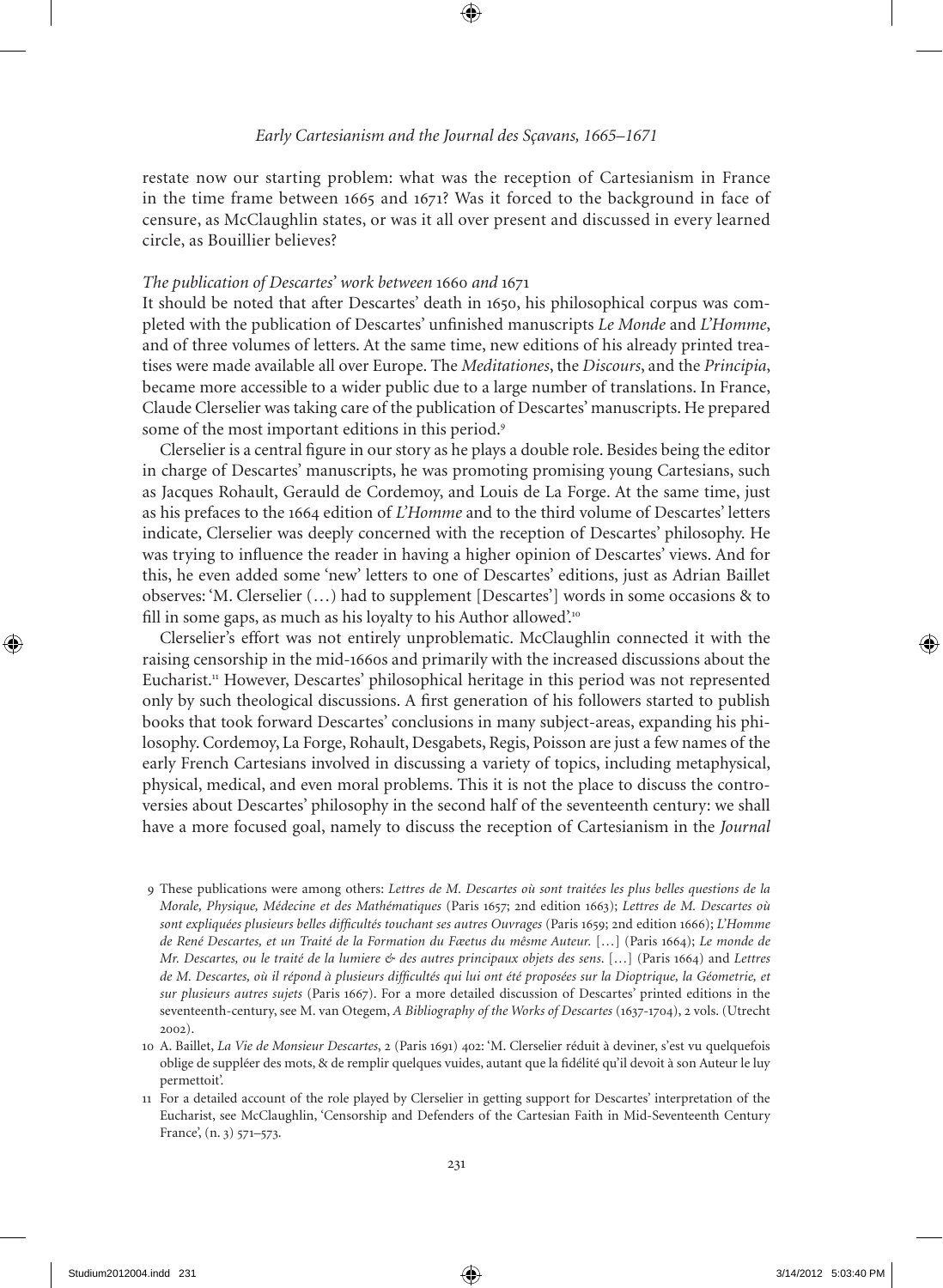*des Sçavans* in close connection with censorship and official pronouncements against this philosophy.<sup>12</sup> Therefore, how was censorship affecting Cartesian philosophy between 1665 and 1671?

#### *Cartesianism in the Journal*

The subsequent analysis will attempt to provide an answer to the following question: was Cartesianism quickly accepted by the learned community and therefore discussed and presented in the *Journal des Sçavans*, as Bouillier's statement would seem to suggest, or did the pervasive censorship succeed in stopping its expansion, as McClaughlin insisted?

The very first issue of the *Journal des Sçavans* presents a book review for the new edition of Descartes' *L'Homme*. <sup>13</sup> The review opens with a general description of the book, claiming that 'the plan advanced by M. Descartes in this treatise on man is to discriminate between the functions belonging to the body and those belonging to the soul'.<sup>14</sup> This straightforward characterization is followed by an overview of the first part of the treatise – where human body is presented as a machine and the functions of the soul are generally described. The second treatise contained in the volume is briefly summarized, with the only point being made that during the formation of the foetus, the heart is formed first.

This report ends with a notice about the edition and the important role of the editor: 'M. Descartes has left this treatise in such a big mess that it could have not been understandable if M. Clerselier had not set it in order, & if Mr. de la Forge and Mr. Van Gutschoven had not illuminated it with illustrations'.<sup>15</sup>

Already in the book preface, Clerselier argued that Schuyl's Latin edition of 1662 contained numerous mistakes: the fragments were not properly ordered and the illustrations were not totally coherent with the text of the treatise.<sup>16</sup> For instance, he agrees that Schuyl's illustrations are 'without any doubt more beautiful than those I am using here, if only with respect to the engraving quality and the imprint, but I believe that for the most part they

- 12 For more about the controversies raised in Utrecht (1641–1643) and Leiden (1647), see T. Verbeek, *Descartes and the Dutch: Early Receptions to Cartesian Philosophy, 1637–1650* (1992). There are other condemnations of Cartesianism in this period. For example, the University of Paris issued two edicts, in 1664 and 1666, stating that the faculties of Arts will teach only Aristotle's philosophy. The theological faculty of Leuven University condemned Descartes' philosophy in 1662 and in 1663, the Sacred Congregation of the Index condemned it in the name of the Catholic Church. For more about various condemnations of Cartesianism before 1671, see McClaughlin, 'Censorship and Defenders of the Cartesian Faith in Mid-Seventeenth Century France' (n. 3) 577–578. For a general discussion of the reception of Cartesianism in the seventeenth century, see Bouillier, *Histoire de la philosophie cart*é*sienne*, 1 (n. 2) 447–485; T. Schmaltz, *Radical Cartesianism. The French Reception of Descartes* (Cambridge 2002); D. Clarke, *Occult Powers and Hypotheses* (oxford 1989); R. Ariew, 'Les *Principia* en France et les condamnations du Cartésianisme', in: J.R. Armogathe e.a. ed., *Descartes: Principia Philosophiae (*1644*–*1994*)* (Naples 1996), 625–639; and R. Ariew, *Descartes and the last Scholastics* (Ithaca 1999) Chs. 8–9.
- 13 A previous edition of Descartes' manuscript was published in 1662, in Amsterdam, in Latin, by Florentius Schuyl, with the title of *Renatus Des Cartes de homine*.
- 14 *Journal des Sçavans* (5 January 1665) 9: 'Le dessein que M. des Cartes se propose dans ce traité de l'homme, est de distinguer les fonctions qui appartiennent au corps, de celles qui appartiennent à l'ame'.
- 15 *Ibidem* 11: 'M. Des Cartes avoit laissé ce traité dans une si grande confusion, qu'il ne seroit pas intelligible si M. Clercelier ne l'avoit mis en ordre, & si Mess. de la Forge & Guscoven ne l'avoient esclaircy pas des figures'.
- 16 See Clerselier's preface in R. Descartes, *L'homme de René Descartes et la formation du fætus avec les remarques de Louis de La Forge* (Paris 1664).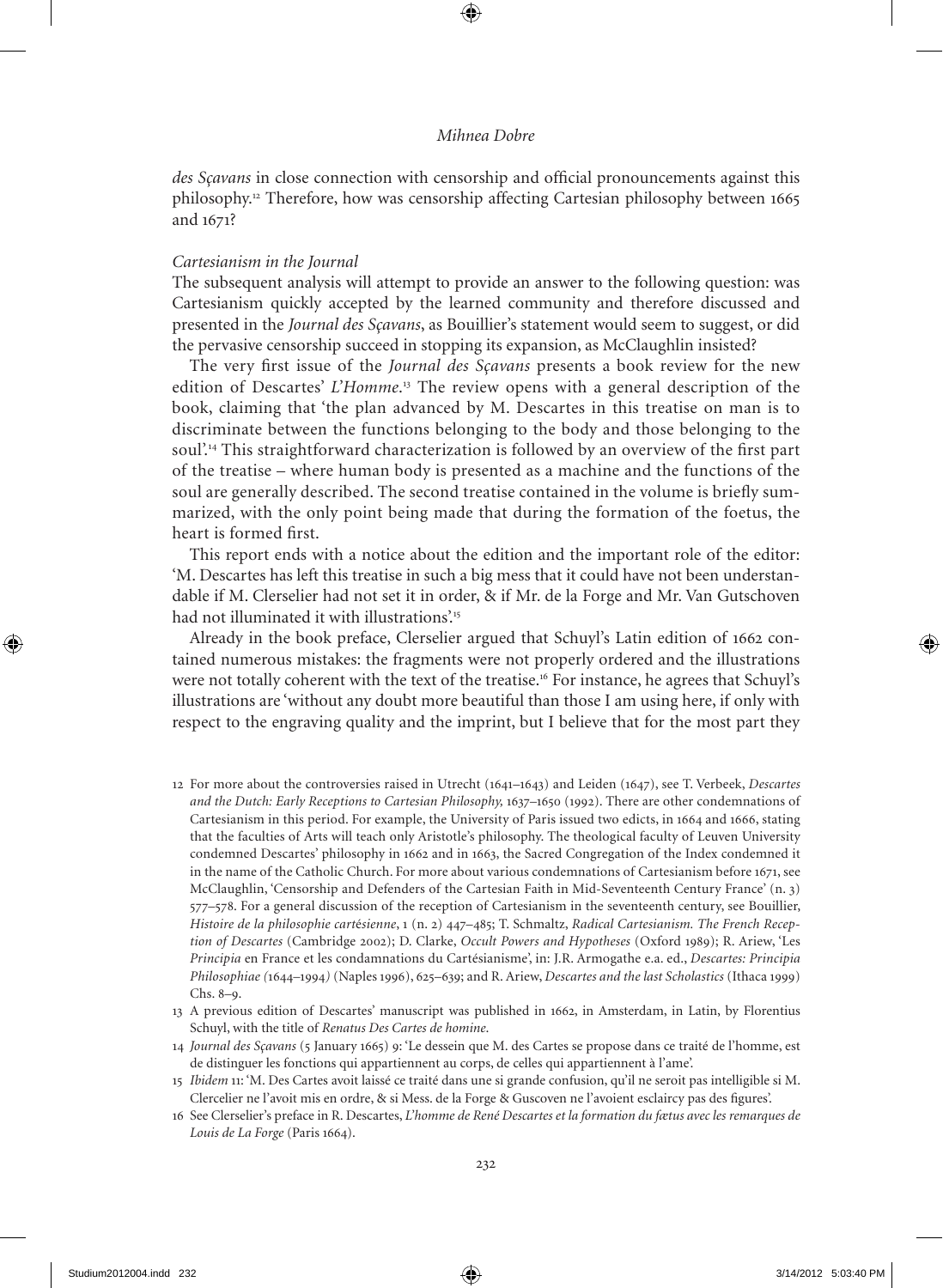## *Early Cartesianism and the Journal des Sçavans, 1665–1671*

are less intelligible than these & less fit to understand the text'.<sup>17</sup> At the same time, he praises Van Gutschoven's figures as they 'serve at illuminating some difficulties one might have in reading the text, which is very compact & says many things in a few words.<sup>18</sup>

Clerselier's important contribution to the reception of Cartesian philosophy is also noticed in the review written for the third volume of *Lettres de Mr. Descartes*. The book report announces that in comparison with the first two volumes of Descartes' correspondence, which were about morals and physics, 'this third volume is about the controversies he [Descartes] had on different topics with the most erudite scholars of his time & contains the objections advanced to him & his answers to them'.19 Clerselier enters himself into the polemic, as the reviewer observes that he introduced a new letter:

Even if the letter where this last question is discussed was previously attributed to M. Descartes, M. Clerselier admits that he is its real Author & that he would not have produced it under Descartes' name, if not to answer with more authority to the objection of his Opponent.<sup>20</sup>

As already stated, not only was Clerselier trying to promote Cartesian philosophy by providing answers in Descartes' name, he was also trying to support the first generation of Cartesians to publish their philosophy books. De La Forge, Cordemoy, and Rohault printed their first writings in Clerselier's editions of Descartes' manuscripts.

Viewed by many of his contemporaries as developing Descartes' philosophy on the problem of mind–body interaction, Louis de La Forge published in 1666 his *Traite de l'esprit de l'homme*. The reviewer acknowledges this from the very beginning, pointing out that: 'Death has impeded M. Descartes to finish the treatise on Man, of which he had left us with a first part dealing only with the Body; M. de la Forge wrote this book to supplement the second [part], where he explains by the same principles what Spirit is'.<sup>21</sup>

Cordemoy's first printed book, *Le Discernement du corps et de l'âme en six discours pour servir à l'eclaircissement de la physique*, deals with the same problem of the relation between soul and body. Moreover, it contains a highly controversial theory of matter, where 'body' is viewed as atom, hence independent from 'matter', which is a mere 'assemblage' (or collection) of bodies.<sup>22</sup> Particularly interesting is that the reviewer makes a good presentation

- 17 *Ibidem* ii: 'sans doute de beaucoup sur celles que j'ay fait mettre icy, si l'on a simplement égard à la graveure & à l'impression, mais que je croy pour la pluspart estre moins intelligibles que celles-l à, & moins propres à l'intelligence du texte'. For a comparison between the two editions of *L'homme*, see R.M. Wilkin, 'Figuring the Dead Descartes: Claude Clerselier's *L'Homme de René Descartes*' (1664)', *Representations* 83 (2003) 38–66.
- 18 *Ibidem* xiv: 'serviront à éclaircir quelques difficultez que l'on pouroit avoir en lisant le texte, qui est serré, & qui dit beaucoup de choses en peu de paroles'.
- 19 *Journal des Sçavans* (31 January 1667) 25: 'Ce troisiéme Tome traite des contestations qu'il a aves sur differents sujets avec les plus s*ç*avans Hommes de son temps, & comprend les obiections qu'on luy a faites, & les responses qu'il y a données'.
- 20 *Ibidem* 28: 'Mais quoy qu'on ait autrefois attribué à M. Descartes la lettre où cette derniere question est traitée, M. Clerselier avoue que c'est luy-mesme qui en est le veritable Autheur, & qu'il ne l'a produite sous le nom de M. Descartes, que pour répondre avec plus d'authorité aux obiections de son Adversaire'.
- 21 *Journal des Sçavans* (3 May 1666) 214: 'La mort ayant empesché M. Descartes d'achever le traité de l'Homme, dont il ne nous a laissé que la premiere partie qui considere seulement le Corps; M. de la Forge pour suppléer à la seconde a composé ce livre, dans lequel il explique suivant les mesmes principes ce que c'est que l'Esprit'.
- 22 See Cordemoy's first discourse in G. de Cordemoy, *Le discernement du corps et de l'âme en six discours: pour servir à l'éclaircissement de la physique* (Paris 1666).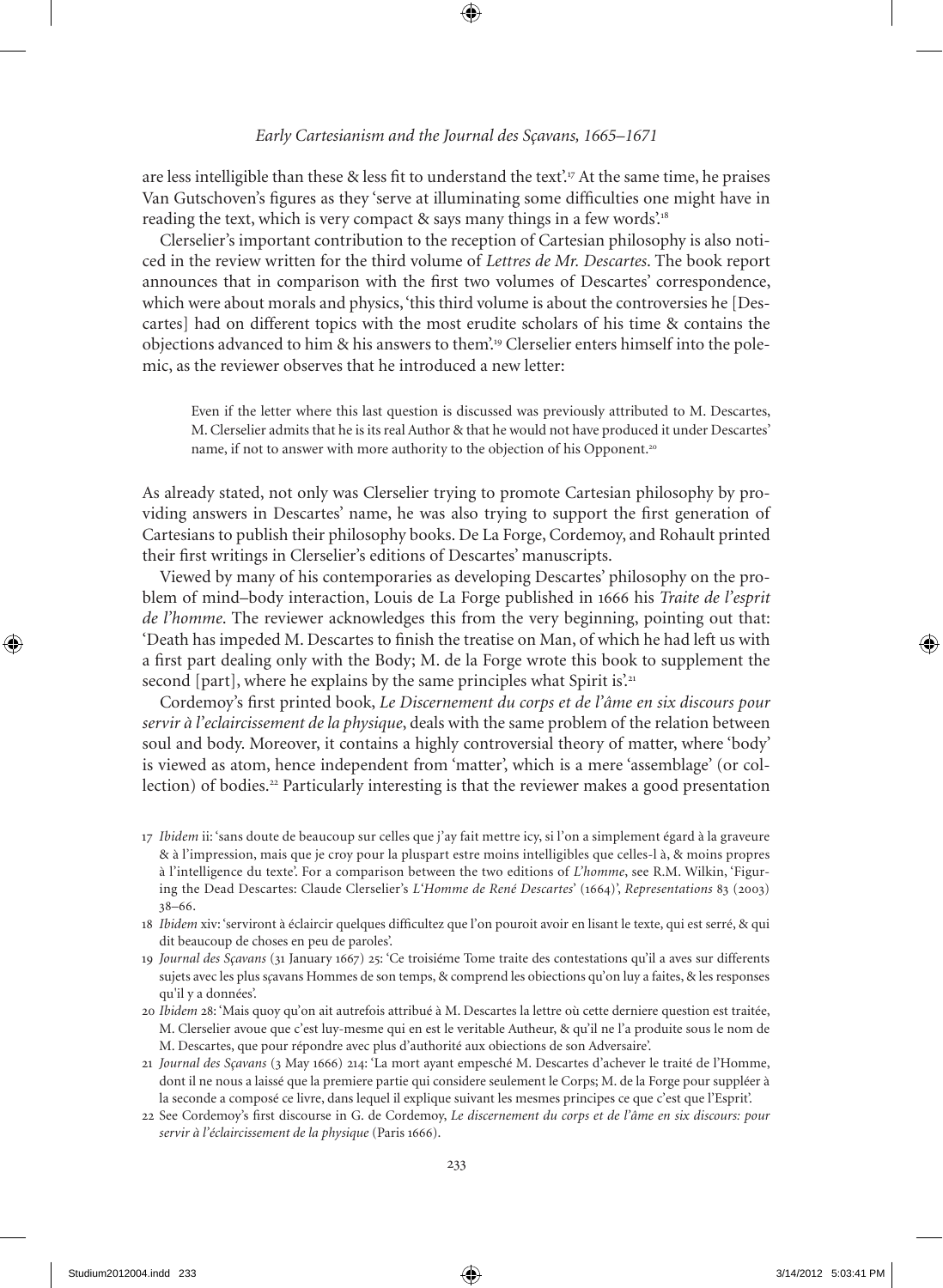of the content of the book, where 'l'Auteur y suit ordinairement les principes de M. Descartes'.<sup>23</sup> Still, this does not mean that Cordemoy follows Descartes blindly. On the contrary, the first part of the book shows us an independent thinker deviating from Descartes. In the review published by the *Journal des Sçavans*, this is characterized as follows:

In the first, he discusses matter, & he examines whether it is infinitely divisible or not. To answer this famous problem, he says that one must think differently about matter than about the small bodies composing it. Because matter, being a collection of several different substances of which each can subsist apart, can be divided in so many parts as there are small bodies composing it. However, these small bodies are not divisible, because all of their parts are a self-same substance; & although each of them is extended and has different extremities, one should not conclude from here that they can be divided, but rather that these various extremities representing the parts of the same substance are necessarily inseparable.<sup>24</sup>

This is a good summary of Cordemoy's atomist theory, which is founded precisely on the unity of substance, and on the difference between 'matter' and 'body'. The rest of the treatise represents a fairly traditional Cartesian discussion of the problem of the interaction between physical bodies and the problem of the union of soul and body in man. The reviewer rightly notices Cordemoy's explanation: 'the belief of this author is that their union consists in nothing more than that certain movements of the body are followed by certain thoughts of the soul, & the other way around, certain thoughts of the soul are followed by certain movements of the body'.<sup>25</sup> However Cartesian this may look, it leads to a different direction, as Cordemoy's views are further developed: 'every single motion in the world is produced only by God & all other agents that we consider of being the cause of some particular movement are nothing more than their mere *occasion*'.<sup>26</sup> Thus, the entire explanation of the interactions between insensible inner parts of the anatomical body, as well as of any physical change produced at the visible level, falls under this occasionalist conclusion.

In 1668, Cordemoy published his second book, *Discours physique de la parole*. Devoted to another important Cartesian theme and taking one step further Descartes' explanation of the differences between humans and beasts in terms of speech, Cordemoy's treatise provides an ample analysis for the production of sounds. For him, this analysis is crucial in shedding light upon 'ce qui se passe dans les autres Hommes', not to mention that it should solve the

- 24 *Ibidem* 263–264: 'Dans le premier il traite de la matiere, & il examine si elle est divisible jusqu' à l'infiny. Pour resoudre cette celebre question, il dit qu'il faut raisonner autrement de la matiere que des petits corps dont elle est composée. Car la matiere estant un assemblage de plusieurs substances differentes dont chacune peut subsister à part, elle peut estre divisée en autant de parties qu'il y a de petits corps qui la composent: Mais ces petits corps ne sont pas divisibles, parce que toutes leurs parties ne sont qu'une mesme substance; & bien que chacun d'eux soit estendu & ait des extremitez differentes, on ne doit pas de-l à conclure qu'on les puisse diviser, mais plustost que ces extremitez differentes estant les parties d'une mesme substance sont necessairement inseparables'.
- 25 *Ibidem* 266: 'le sentiment de cét Autheur est que leur union ne consiste qu'en ce que certaines mouvemens du corps sont suivis de certaines pensée de l'ame, & qu'au contraire certaines pensées de l'ame sont suivies de certains mouvemens du corps'.
- 26 *Ibidem* 266 (emphasis added): 'il n'y a que Dieu qui puisse produire aucun mouvement dans le monde, & que tous les autres agens que nous croyons estre la cause de quelque mouvement, n'en sont simplement que *l'occasion*'.

<sup>23</sup> See *Journal des Sçavans* (7 July 1666) 263–267.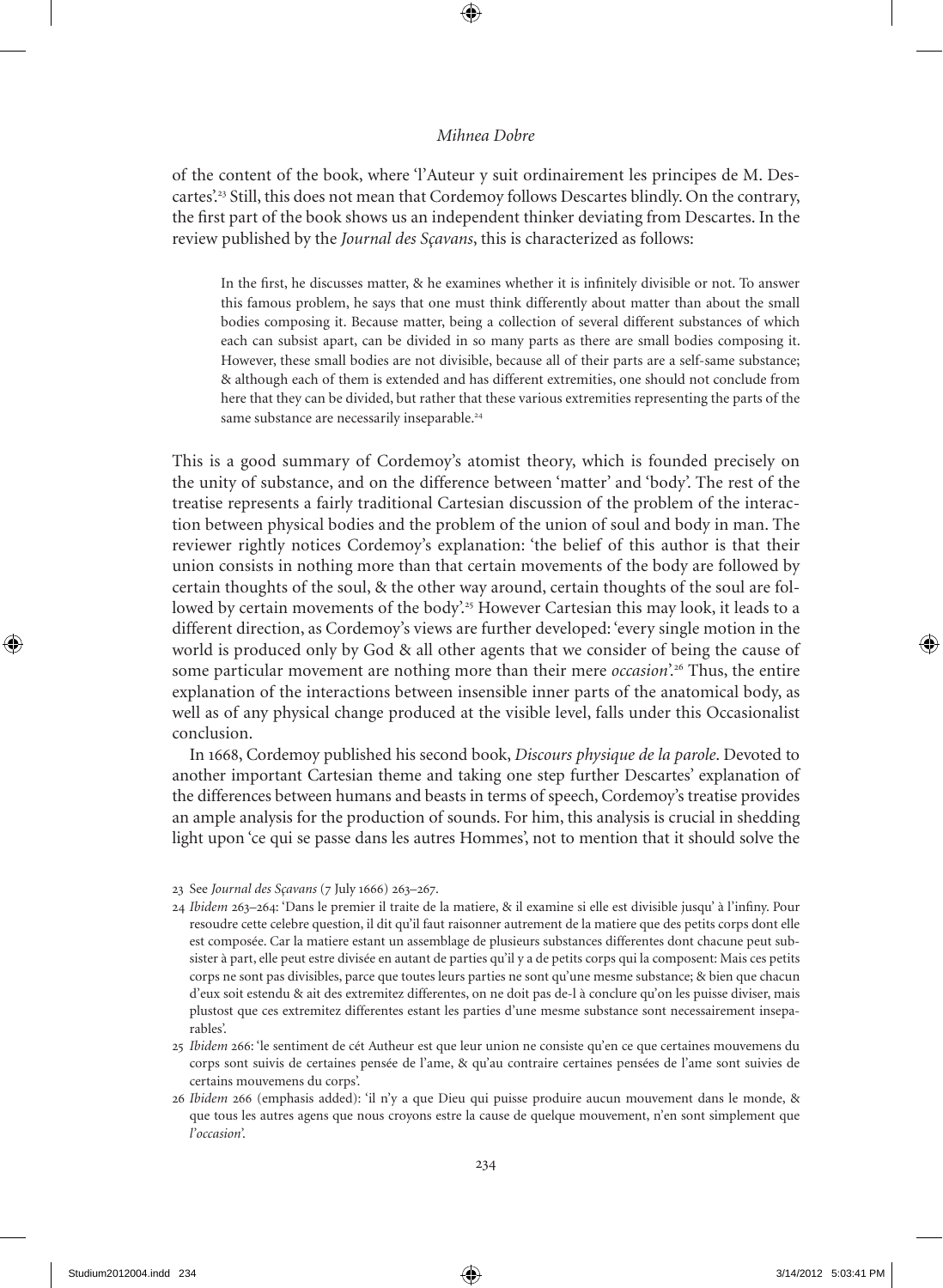## *Early Cartesianism and the Journal des Sçavans, 1665–1671*

problem of the existence of souls in animals.<sup>27</sup> He links this discussion to the problem of the relation between soul and body, something which is well reflected in the book: 'after proving that Speech is an effect of the Soul as much as it is of the Body, he examines separately what it takes from the Body & what from the Soul'.<sup>28</sup> Not surprisingly, Cordemoy finds this difference in the presence or absence of the soul in the body from which a particular sound originated. Thus, his conclusion does not depart from Descartes' views, but Cordemoy's detailed explanation of the way in which a sound is formed in the body and of the role played by the human soul in the production of speech is nevertheless a needed addition to Cartesian theory. However, this time, the reviewer does not seem to connect Cordemoy to Descartes, and the famous French philosopher is not at all mentioned in this book report.

Another two names should be taken into account in this list of Cartesian authors review ed by the *Journal des Sçavans* in the discussed period. one is the French cleric Nicholas Poisson who published in 1668 a compilation of Descartes' works on mechanical subjects. Under the title *Trait*é *de mecanique* he collected various letters by Descartes about the traditional mechanical machines, to which he added a commented compendium of music. The book review published in the *Journal des Sçavans* states that Poisson's contribution to this treatise consists in explanations that give a better understanding of Descartes' philosophy.<sup>29</sup>

In 1671, one of the most famous Cartesians of his time, Jacques Rohault published his *Traité de Physique*, which was quickly reviewed by the journal.<sup>30</sup> One can find in the review a positive remark about the empirical investigation of nature, which comes in the form of a general comment on the methodological aims of the treatise.31 In spite of the strong empirical link and of the detailed discussion of some experiments proposed by Rohault – which are clear departures from Descartes' philosophy – the reviewer correctly identifies the connection between Descartes and Rohault. However, he adds:

Although he [Rohault] appears to be particularly attached to Descartes' doctrine, he pretends that he has advanced nothing here which is not in accordance with the principles of Aristotle, & that in most cases he has only added particularities to the things discussed by Aristotle in general terms; such that he has confirmed the doctrine of this Philosopher, rather than reject it.<sup>32</sup>

In fact, in the author's preface to the treatise, Rohault himself had made the claim that his philosophy is a mixture between the natural philosophies of Aristotle and Descartes.<sup>33</sup>

There is no doubt that inherent traces of Cartesianism are to be found in other books of this period. Some of them made explicit in the title or the subtitle of the books, as in the case of the anonymous treatise on morals, *L'Art de Vivre Heureux form*é *sur les* 

- 27 See *Journal des Sçavans* (17 December 1668) 145–149.
- 28 *Ibidem* 147: 'apres avoir montré que la Parole est un effet de l'Ame aussi bien que du Corps, il examine à part ce qu'elle emprunte du Corps, & ce qu'elle tient de l'Ame'.
- 29 See *Journal des Sçavans* (26 November 1668) 128–131.
- 30 *Journal des Sçavans* (22 June 1671) 25–30.
- 31 *Ibidem* 25: The reviewer writes about the treatise that it 'peuvent donner quelque lumiere dans la Physique'. To this, it is added that 'de maniere que tout ce Livre n'est qu'une suite d'experiences raisonnées & arrangées methodiquement' (*ibidem* 26).
- 32 *Ibidem* 26–27: 'Quoy-qu'il semble s'attacher particulierement à la doctrine de Descartes, il pretend n'avoir rien avancé qui ne soit conforme aux principes d'Aristote, & le plus souvent n'avoir fait que particulariser des choses qu'Aristote a dites en termes tres-generaux; en quoy il a plustost confirmé la doctrine de ce Philosophe, qu'il ne l'a combatuë'.
- 33 See J. Rohault, *Trait*é *de physique* (Paris 1671), unpaginated preface.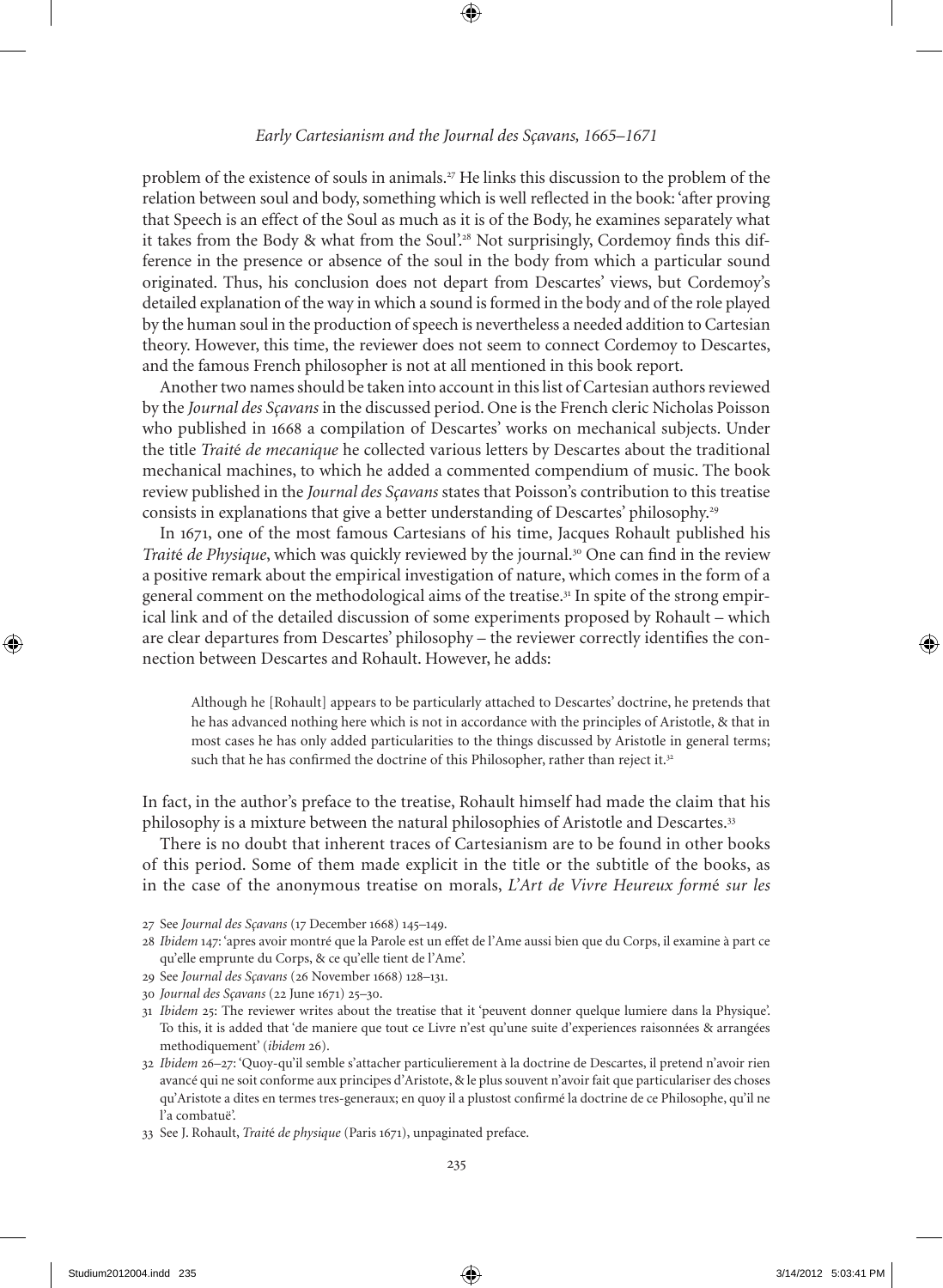*Maximes de M. Descartes*. <sup>34</sup> The French philosopher had written little about this topic, limiting himself only to a discussion of a provisional code of morals, but reserving a place for the science of morals in his philosophical system, as one can observe in his famous metaphor of the philosophy-tree.<sup>35</sup> In fact, many of the discussed Cartesian themes in the reviewed books from the *Journal des Sçavans* are either new developments of the consequences of Descartes' philosophy, or attempts to investigate the empirical value of his natural philosophy.

Regarding the quest for empirical confirmation, in medicine, we can find a number of treatises which are either identified as Cartesian by the *Journal des Sçavans*, or are presented as founded upon some principles inspired by Descartes' philosophy. In 1665, a treatise on medicine published in Paris, with parts both in Latin and French – *La Physique d'usage* – is presented as a collection of theses from the University of Louvain 'in which illnesses and their remedies are discussed in accordance with the philosophical principles of M. Descartes'.<sup>36</sup> Later on, we can find the reason why the reviewer labels this treatise as 'Cartesian': it employs explanations in terms of small bodies in motion. Thus, the book report ends with a quote from the treatise, describing the plague:

The plague, it is said, is formed in the human body by means of subtle matter, solid, rigid, sharp & with a cutting edge, which enters & mixes up with the blood, of which it reduces and cuts the small parts, perforates & broaches the other more rough & more sticky [parts], joining them together in the same way as small pieces of cloth or fabric are attached to each other by needles, from which results the coagulation of blood, which is the main cause of all the symptoms produced by the plague.<sup>37</sup>

In the next issue of the journal, another report of a medical treatise brings Descartes' name into discussion.<sup>38</sup> Devoted to a compendium of medicine, *Analecta Inauguralia, seu disceptationes Medicæ Doctoris Ioannis Rogersii*, the review praises the book for 'le grand nombre d'opinions nouvelles qui y sont traitées'. Descartes' name pops up in this context: 'he [the author] agrees with M. Descartes, on the existence of valves in the nerves, & with M. Regius that the motion of humors is caused by impulse, without any attraction in the [bodily] parts'.<sup>39</sup>

A year later, we can find two other book reports on medicine where Descartes' philosophy is mentioned. on 25 January 1666, Thomas Warthon's *Adenografia, seu glandularum* 

<sup>34</sup> See the *Journal des Sçavans* (13 June 1667) 112–113.

<sup>35</sup> See Descartes' preface to the French edition of the *Principia philosophiae*, where he claims that: 'Thus the whole philosophy is like a tree. The roots are metaphysics, the trunk is physics, and the branches emerging from the trunk are all the other sciences, which may be reduced to the three principal ones, namely medicine, mechanics and morals'. (AT IXb 15; CSM I 186).

<sup>36</sup> *Journal des Sçavans* (2 February 1665) 56: 'dans lesquelles il est discouru des maladies & de leurs remedes, conformement aux principes de la Philosophie de M. des Cartes'.

<sup>37</sup> *Ibidem* 56–57: 'La peste, dit-on, se forme dans le corps de l'homme par le moyen d'une matiere subtile, dure, roide, pointuë & tranchante qui y entre & se mesle avec le sang, dont elle attenüe & couppe les menuës parties, perce & broche les autres plus grossieres & plus gluantes, les joignant ensemble en fa*ç*on de petites pieces de drap ou de toile, attachées les unes avecles autres par des aiguilles, d'où arrive la coagulation du sang, qui est la principale cause de tous les symptômes qui surviennent dans la peste'.

<sup>38</sup> See *Journal des Sçavans* (9 February 1665) 65–67.

<sup>39</sup> *Ibidem* 65: 'il admet avec Monsieur des Cartes, des valvules dans les nerfs; & avec Monsieur Regius, que le mouvement des humeurs est fait par impulsion, sans aucune attraction des parties'.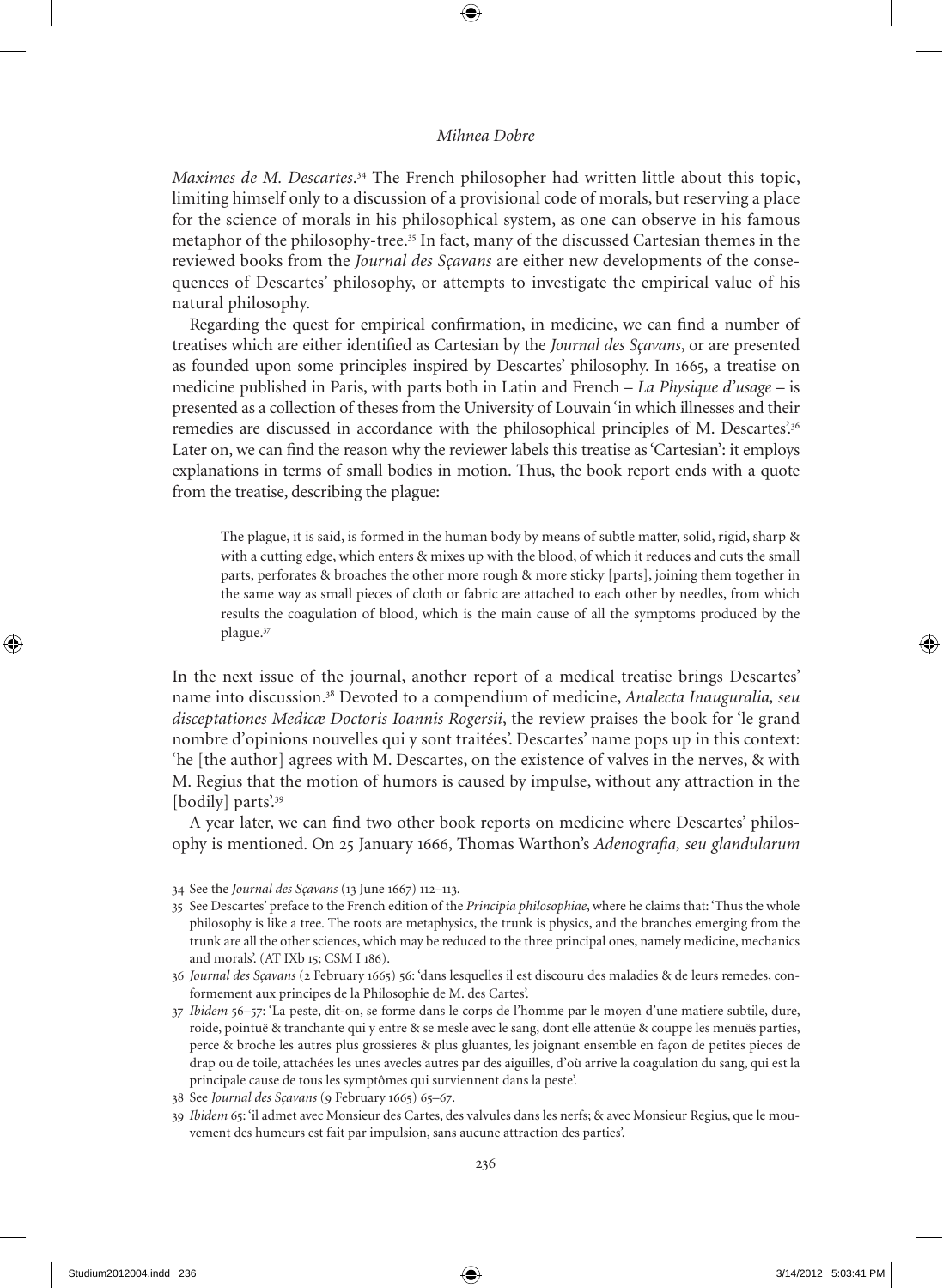*humani corporis descriptio* is presented.<sup>40</sup> A fairly long discussion of the book is made and the reviewer does not forget to add that 'cet Autheur oste tous les avantages que luy donne Monsieur Descartes' in matters concerning the structure and functions of the glands.<sup>41</sup>

The other book belongs to Vopiscus Fortunatus Plemp and its connection with Descartes' anatomical views is perhaps more important, as it is written by someone with whom the French philosopher engaged into correspondence. The book review takes into account the fourth edition of the *Fundamenta Medicinae*, published in 1665 in Louvain.<sup>42</sup> Plemp (or Plempius) was a friend of Descartes from the time when the French philosopher was living in Amsterdam (1629–1632). For a while they had an epistolary exchange, which was included in the 1644 edition of the *Fundamenta*. Apparently Plempius' decision to add these letters to his book irritated Descartes, because it was made without his consent and the two stopped exchanging letters. In medicine, Plempius was a supporter of Harvey's theory of the motion of the blood, something we can see also from this book report, as its author refers to this problem and concludes together with Plempius that Descartes' explanation lacks a strong empirical basis. Moreover, in the *Journal des Sçavans*, one finds that:

This Author says his thought boldly about all things, without sparing nor ancients nor moderns. Among others, he treats M. Descartes badly, as he had specially written a long Preface to describe his [Descartes'] doctrine, which he does not only present as false, but moreover portrays it as contrary to Religion. He says that several articles of this doctrine have been censored by the Faculty of Theology from Louvain, & his books were condemned in Rome by the Inquisition, referring then to the decree.<sup>43</sup>

Surprisingly for a journal that defines as one of its main goals to inform about censorship, pronouncements and condemnations, this is the only reference to a sentence against Cartesian philosophy that we can find in the *Journal des Sçavans* in the period under investigation.

Another medical treatise reviewed by the French journal prior to 1671, with references to Descartes, is Nicolaus Steno's *Discours de M. Stenon sur l'Anatomie du Cerveau*. The reviewer points out that, according to Steno, 'what Descartes wrote [on the brain] in the *Treatise on Man* is much more clever, but not more true'.44 Yet, while Steno argues for a different position of the pineal gland in the brain, claiming – mostly based on new empirical observations – that Descartes' anatomy of the brain contains some errors, the author is still presenting Descartes in a favourable manner: 'but the beauty of invention hides the errors of the hypothesis, & these errors are so ingenious that it is M. Descartes' glory for making them'.<sup>45</sup>

40 See *Journal des Sçavans* (25 January 1666) 47–50.

- 42 This book was published a few times before, with a first edition in 1638 and a second on 1644.
- 43 *Journal des Sçavans* (1 February 1666) 61: 'Cét Autheur dit hardiment sa pensée de toutes choses, sans espargner ny les anciens ny les modernes. Entr'autres il traite fort mal M. Descartes: car il a fait exprés une longue Preface pour décrier sa doctrine, qu'il veut faire passer non seulement pour fausse, mais encore pour contraire à la Religion. Il dit que plusieurs articles de cette doctrine ont esté censurez par la Faculté de Theologie de Louvain, & que ses livres ont esté condamnez à Rome par l'Inquisition, dont il rapporte le decret'.
- 44 *Journal des Sçavans* (10 February 1670) 8: 'ce qu'en a écrit M. Descartes dans le Traitté qu'il a fait de *l'Homme*, est beaucoup plus ingenieux; mais il n'est pas plus veritable'.
- 45 *Ibidem* 9: 'mais la beauté de l'invention cache les erreurs de l'hypothese, & ces fautes sont si ingenieuses qu'il est glorieux à M. Descartes de les avoir faites'.

<sup>41</sup> *Ibidem* 48.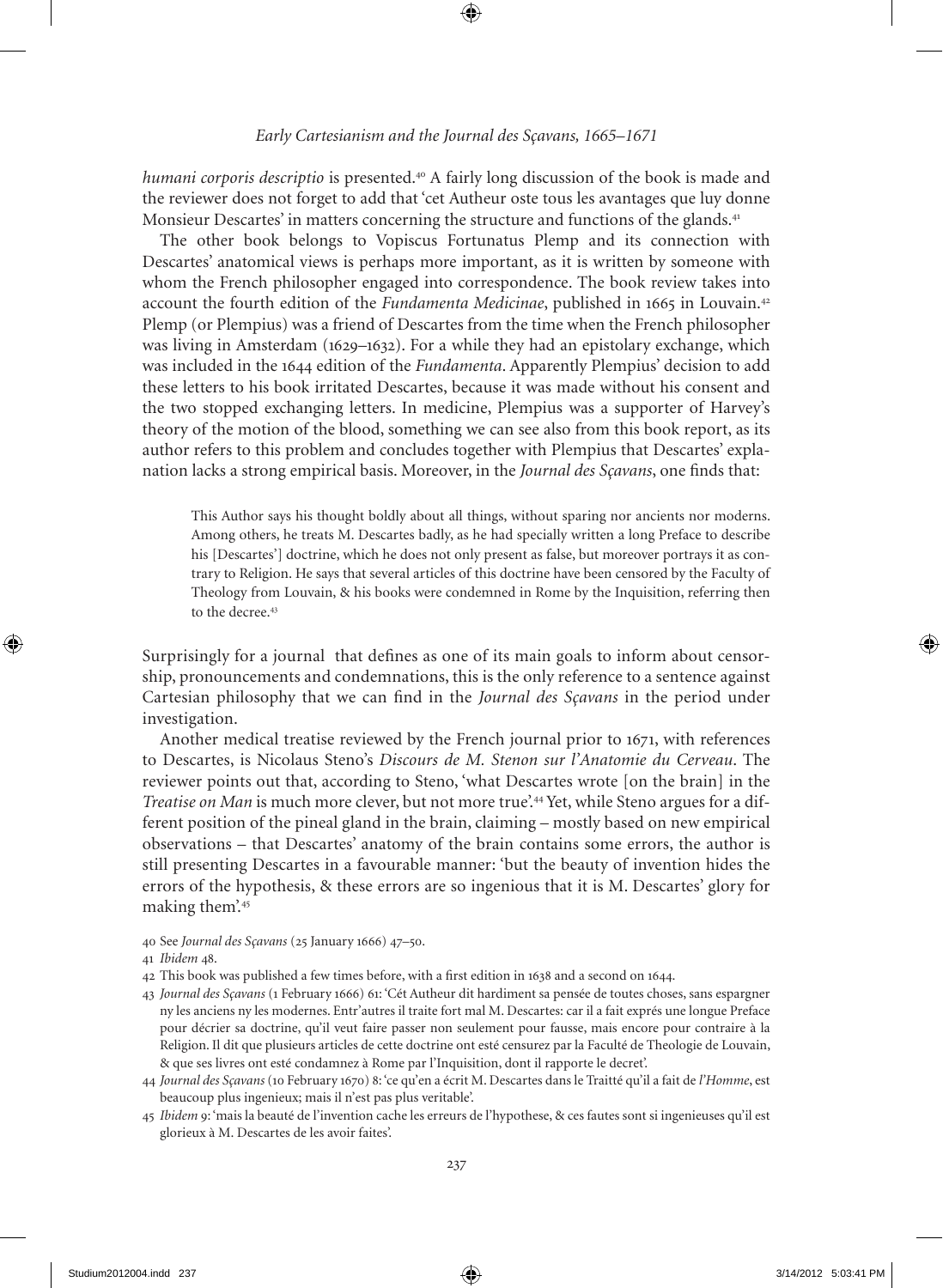

Fig. 1. *Left*: First edition of the *Journal des Scavans* (Paris 1665); *Right*: The Amsterdam reprint of the first issue of the *Journal des Scavans* (1679).

Empirical confirmation was also searched in meteorology. For instance, in his examination of the rainbow, Ignace Gaston Pardies confirms the theory of Descartes and Grimaldi concerning the angle of the reflection of light, to which he adds another reversed reflexion.<sup>46</sup> Thus, Pardies argues that his new explanation is 'bien plus naturelle & plus faisable'.<sup>47</sup>

on 28 August 1667, the journal presented a *Relation d'une observation faite a la Bibliotheque du Roy à Paris le* 12 *May, d'un Halo ou Couronne à l'entour du Soleil; avec un discours de la cause de ces Meteores & de celle des Parelies*. <sup>48</sup> The observations are presented as revealing that Descartes' hypothesis concerning the halo is misleading. According to this report, the air in the interior of the halo is not clearer than the exterior air – as Descartes claimed – but differs with respect to colour. The report of this observation is followed by a brief discussion of the new theoretical account given by Christiaan Huygens on the nature of halos.<sup>49</sup>

49 Also connected to optics, there is another reference to Descartes in the report on Honore Fabri's *Synopsis Optica*. The book is reviewed in the *Journal des Sçavans* on 5 December 1667. There, we can find that the author recognises the importance of Descartes' work in optics, despite having divergent views in many particular cases.

<sup>46</sup> See the *Journal des Sçavans* (7 February 1667) 45–48. This is not a book review, but a letter sent by Pardies to the editor of the journal.

<sup>47</sup> *Ibidem* 46.

<sup>48</sup> *Journal des Sçavans* (28 August 1667) 150.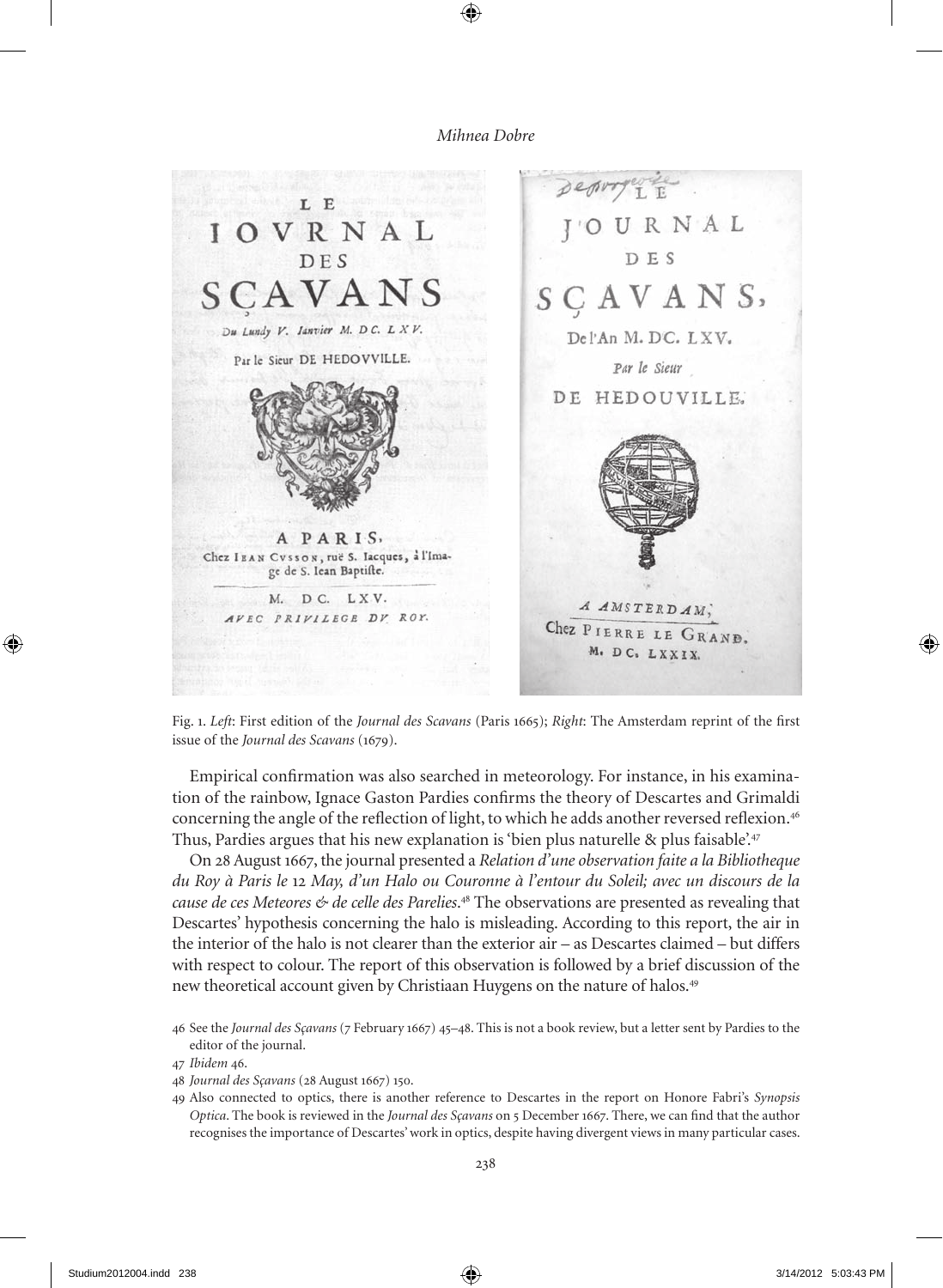## *Early Cartesianism and the Journal des Sçavans, 1665–1671*

Huygens was one of the most important natural philosophers of the period, active in both French and English academies of the time and offering his contributions to the *Journal des Sçavans* and the *Philosophical Transactions*. of a particular interest is his involvement in the debates on the laws of impact. While Descartes' claim from the *Principia philosophiae* about the role of experience in finding the rules of collision, leaves no possibility for empirical testing, his contemporaries attempted to make the connection between theory and practice.<sup>50</sup> Thus, when Huygens presents his theory in a letter published by the *Journal des Sçavans*, he claimed contrary to Descartes that 'I only tell you one thing, that my Theory is in perfect agreement with experience & that I think I've established it on a good demonstration, as I soon hope to show when I present it to the public'.<sup>51</sup>

#### *Concluding remarks*

Time and again it was highlighted that Descartes' philosophical project was to build up a system of natural philosophy grounded on metaphysics. In his preface to the French edition of the *Principia philosophiae*, Descartes notoriously stated that philosophy 'encompasses everything which the human mind is capable of knowing'.<sup>52</sup> The order advanced by him is well-known, as it parallels the structure of the *Principia*:

The first part of philosophy is metaphysics, which contains the principles of knowledge, including the explanation of the principal attributes of God, the non-material nature of our souls and all the clear and distinct notions which are in us. The second part is physics, where, after discovering the true principles of material things, we examine the general composition of the entire universe and then, in particular, the nature of this earth and all the bodies which are most commonly found upon it, such as air, water, fire, magnetic ore and other minerals. Next we need to examine individually the nature of plants, of animals and, above all, of man, so that we may be capable later on of discovering the other sciences which are beneficial to man.<sup>53</sup>

But this very ambitious claim does not limit the subject area for Descartes' followers. During the previous discussion of the presence of Cartesian philosophical themes in the *Journal des Sçavans* we found an increased interest with his followers in some less developed areas of Descartes' philosophy. This happens with his theory of the *bête machine*; the extension of mechanical explanations to all organic interactions, including speech; the debates about the rules of collision; the emendations of various physical phenomena, such as the motion of heavenly bodies; the role of the small bodily parts in physical explanations; the occasionalist theory of action, etc.

- 50 For Descartes' passage rejecting the empirical testing of the rules, see AT IXb 93, CSM I 245: '[The experience] May appear to conflict with the rules [of collision] I have just explained, but the reason for this is evident. Since no bodies in the universe can be so isolated from all others, and no bodies in our vicinity are normally perfectly hard, the calculation for determining how much the motion of a given body is altered by collision with another body is much more difficult than those given above. So in order to judge whether the above rules are observed here or not, it is not sufficient to know how two bodies can act against one another on impact. We have to take into account all the other bodies which are touching them on every side, and these have very different effects depending on whether they are hard or fluid'.
- 51 *Journal des Sçavans* (18 March 1669) 22: 'Mais je vous diray seulement que ma Theorie s'accorde parfaitement avec l'experience, & que je la crois fondée en bonne demonstration, comme j'espere de faire voir bientost en la donnant au public'.
- 52 AT IXb 3, CSM I 180.
- 53 See Descartes' preface to the French edition of the *Principia*, AT IXb 13–15; CSM I 185–186.